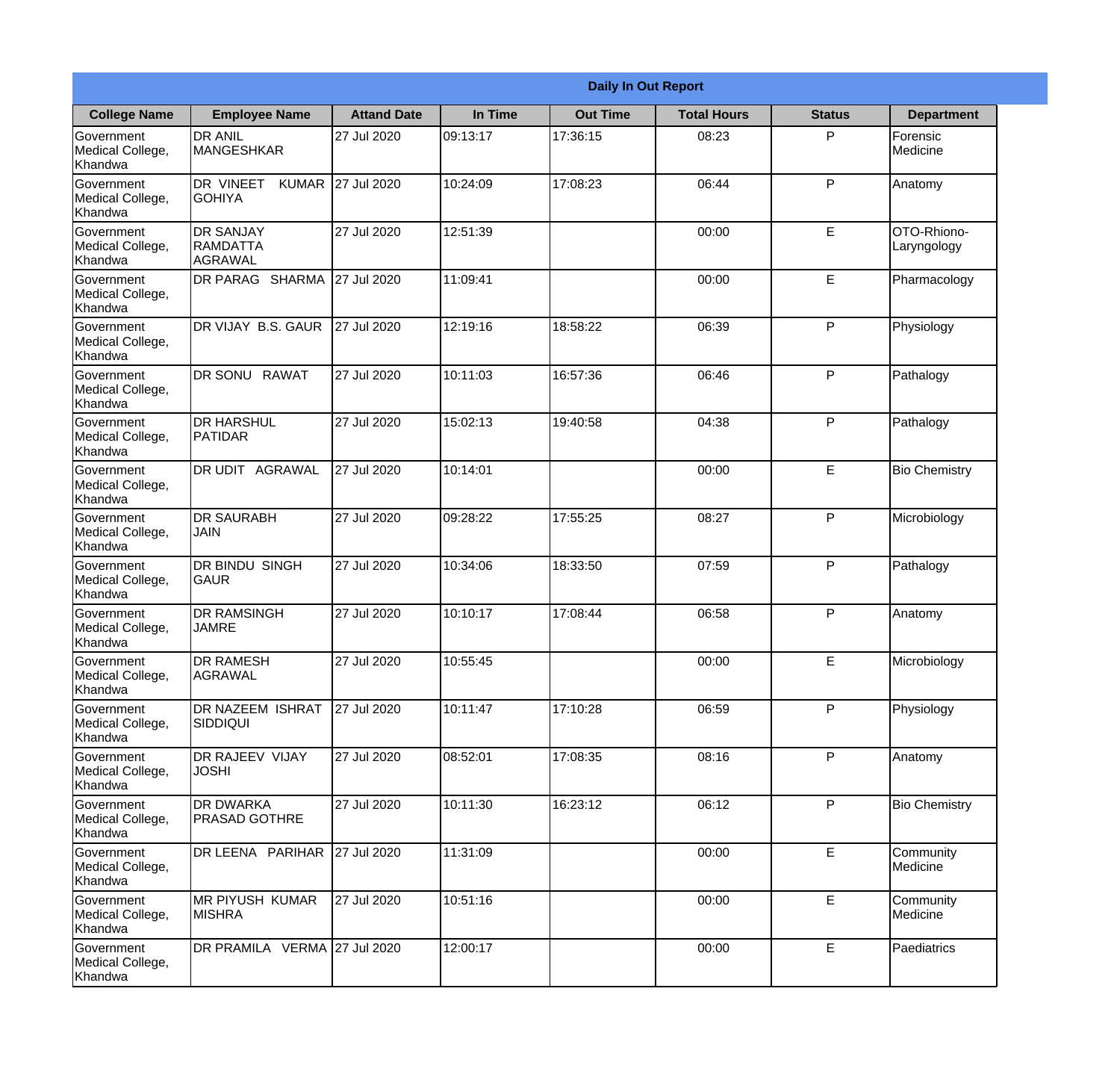| <b>Designation</b>                  | <b>Category</b>     |
|-------------------------------------|---------------------|
| <b>Assistant Professor</b>          | Para Clinical       |
| Professor                           | Non Clinical        |
| Professor                           | Clinical            |
| Professor                           | Para Clinical       |
| Associate Professor Non Clinical    |                     |
| Demonstrator/Tutor   Para Clinical  |                     |
| Assistant Professor   Para Clinical |                     |
| Associate Professor Non Clinical    |                     |
| Associate Professor Para Clinical   |                     |
| Associate Professor   Para Clinical |                     |
| Demonstrator/Tutor   Non Clinical   |                     |
| Assistant Professor   Para Clinical |                     |
| Professor                           | <b>Non Clinical</b> |
| Assistant Professor   Non Clinical  |                     |
| Demonstrator/Tutor                  | Non Clinical        |
| <b>Assistant Professor</b>          | Para Clinical       |
| Statistician                        | Para Clinical       |
| Professor                           | Clinical            |

## **Daily In Out Report**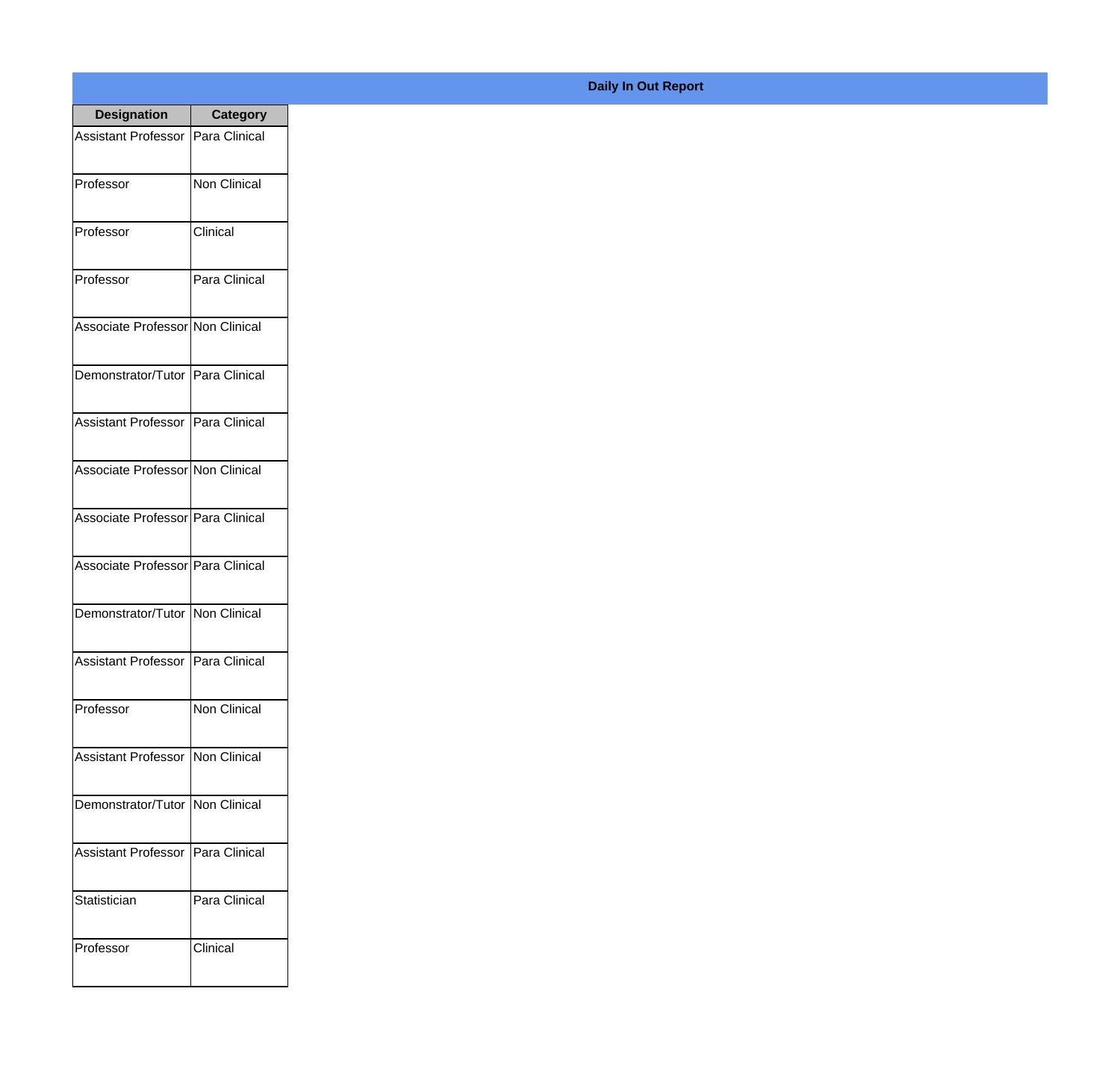|                                                  |                                                 |             |          |          | <b>Daily In Out Report</b> |              |                        |
|--------------------------------------------------|-------------------------------------------------|-------------|----------|----------|----------------------------|--------------|------------------------|
| Government<br>Medical College,<br>Khandwa        | <b>DR GARIMA</b><br>AGRAWAL<br>VARSHNEY         | 27 Jul 2020 | 10:23:34 |          | 00:00                      | E            | Paediatrics            |
| Government<br>Medical College,<br>Khandwa        | <b>DR SIDDHARTH</b><br><b>BANODE</b>            | 27 Jul 2020 | 09:27:56 | 16:04:18 | 06:37                      | $\mathsf{P}$ | Pharmacology           |
| <b>Government</b><br>Medical College,<br>Khandwa | <b>DR PRIYA KAPOOR</b><br><b>KAPOOR</b>         | 27 Jul 2020 | 10:21:23 | 16:59:11 | 06:38                      | P            | Pathalogy              |
| <b>Government</b><br>Medical College,<br>Khandwa | <b>DR SAPNA</b><br><b>MAHESHRAM</b>             | 27 Jul 2020 | 10:49:12 | 16:59:12 | 06:10                      | $\mathsf{P}$ | Community<br>Medicine  |
| Government<br>Medical College,<br>Khandwa        | <b>DR RAJENDRA</b><br><b>SINGH MANDLOI</b>      | 27 Jul 2020 | 10:26:36 | 16:39:02 | 06:13                      | P            | <b>Bio Chemistry</b>   |
| Government<br>Medical College,<br>Khandwa        | <b>DR SEEMA</b><br><b>SUDHAKARRAO</b><br>ISUTAY | 27 Jul 2020 | 10:45:33 |          | 00:00                      | E            | Forensic<br>Medicine   |
| Government<br>Medical College,<br>Khandwa        | <b>DR AJAY</b><br>NARWARIYA                     | 27 Jul 2020 | 11:47:43 |          | 00:00                      | E            | Microbiology           |
| Government<br>Medical College,<br>Khandwa        | DR ANANT<br><b>TUKARAM PAWAR</b>                | 27 Jul 2020 | 11:56:34 | 19:08:09 | 07:12                      | $\mathsf{P}$ | Community<br>Medicine  |
| Government<br>Medical College,<br>Khandwa        | <b>DR RAJU</b>                                  | 27 Jul 2020 | 09:46:12 |          | 00:00                      | E            | Forensic<br>Medicine   |
| Government<br>Medical College,<br>Khandwa        | DR AJAY GANGJI                                  | 27 Jul 2020 | 11:34:11 |          | 00:00                      | E            | <b>General Surgery</b> |
| Government<br>Medical College,<br>Khandwa        | <b>DR SITARAM</b><br><b>SOLANKI</b>             | 27 Jul 2020 | 09:29:39 | 16:29:06 | 07:00                      | P            | Forensic<br>Medicine   |
| Government<br>Medical College,<br>Khandwa        | <b>DR RANJEET</b><br>BADOLE                     | 27 Jul 2020 | 10:04:03 |          | 00:00                      | E            | General Medicine       |
| Government<br>Medical College,<br>Khandwa        | DR ARUN KUMAR<br>PARGI                          | 27 Jul 2020 | 13:36:57 |          | 00:00                      | E            | <b>General Surgery</b> |
| Government<br>Medical College,<br>Khandwa        | DR ASHOK<br><b>BHAUSAHEB NAJAN</b>              | 27 Jul 2020 | 10:23:10 |          | 00:00                      | E            | Forensic<br>Medicine   |
| Government<br>Medical College,<br>Khandwa        | <b>DR PRIYESH</b><br><b>MARSKOLE</b>            | 27 Jul 2020 | 16:35:41 |          | 00:00                      | E            | Community<br>Medicine  |
| Government<br>Medical College,<br>Khandwa        | DR SANGEETA<br><b>CHINCHOLE</b>                 | 27 Jul 2020 | 10:58:32 |          | 00:00                      | E            | Physiology             |
| Government<br>Medical College,<br>Khandwa        | DR NEERAJ KUMAR                                 | 27 Jul 2020 | 09:02:31 | 18:02:56 | 09:00                      | P            | Dentisry               |
| Government<br>Medical College,<br>Khandwa        | DR VIJAY NAYAK                                  | 27 Jul 2020 | 10:32:44 | 10:32:52 | 00:00                      | AB           | Anatomy                |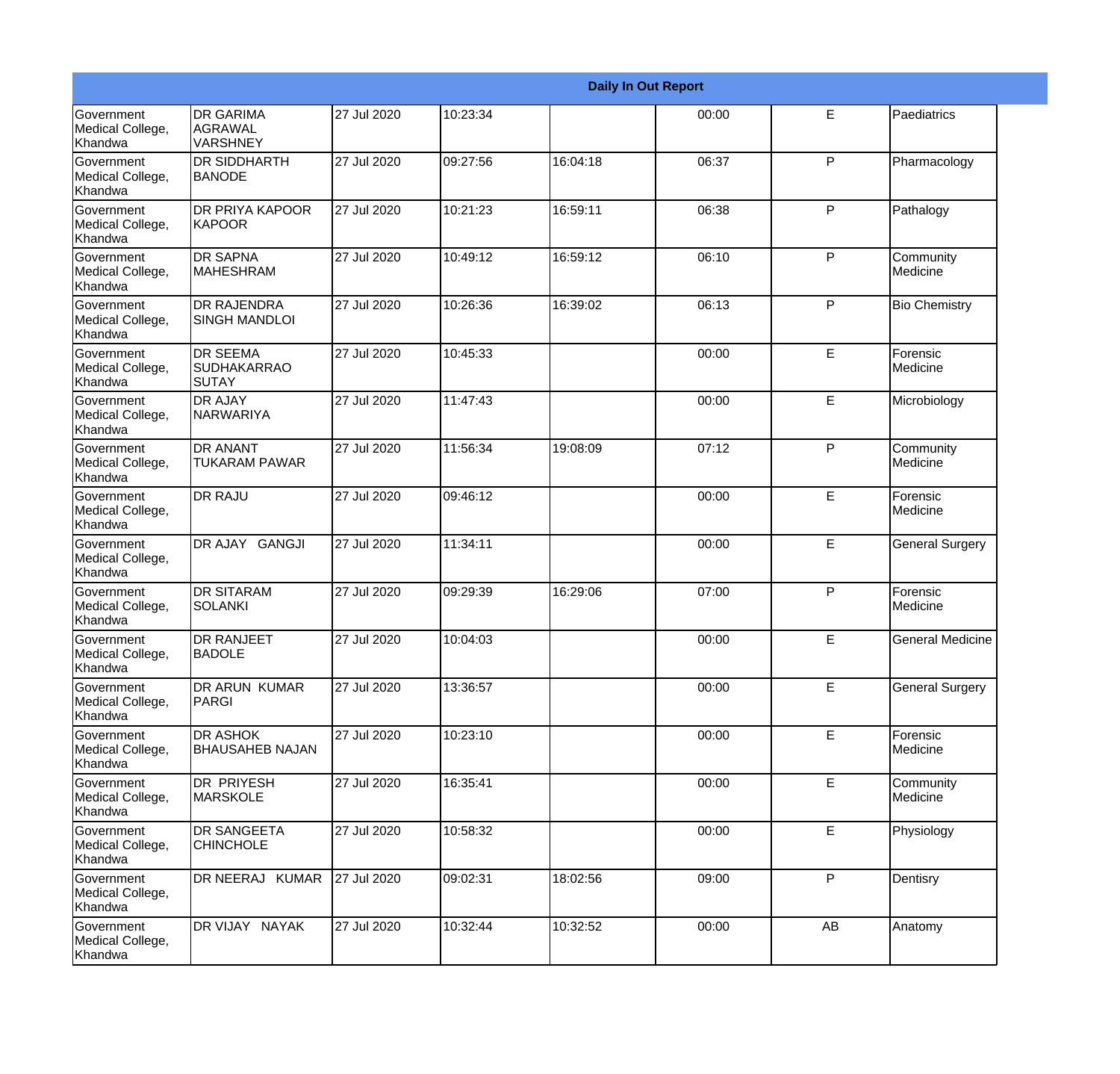| Associate Professor Clinical        |               |
|-------------------------------------|---------------|
| Associate Professor   Para Clinical |               |
| Demonstrator/Tutor   Para Clinical  |               |
| Associate Professor Para Clinical   |               |
| Demonstrator/Tutor   Non Clinical   |               |
| Professor                           | Para Clinical |
| Demonstrator/Tutor   Para Clinical  |               |
| Professor                           | Para Clinical |
| Demonstrator/Tutor   Para Clinical  |               |
| Professor                           | Clinical      |
| Demonstrator/Tutor Para Clinical    |               |
| Assistant Professor Clinical        |               |
| Assistant Professor Clinical        |               |
| Associate Professor Para Clinical   |               |
| Associate Professor   Para Clinical |               |
| Demonstrator/Tutor   Non Clinical   |               |
| Assistant Professor Clinical        |               |
| Associate Professor Non Clinical    |               |

## **Daily In Out Report**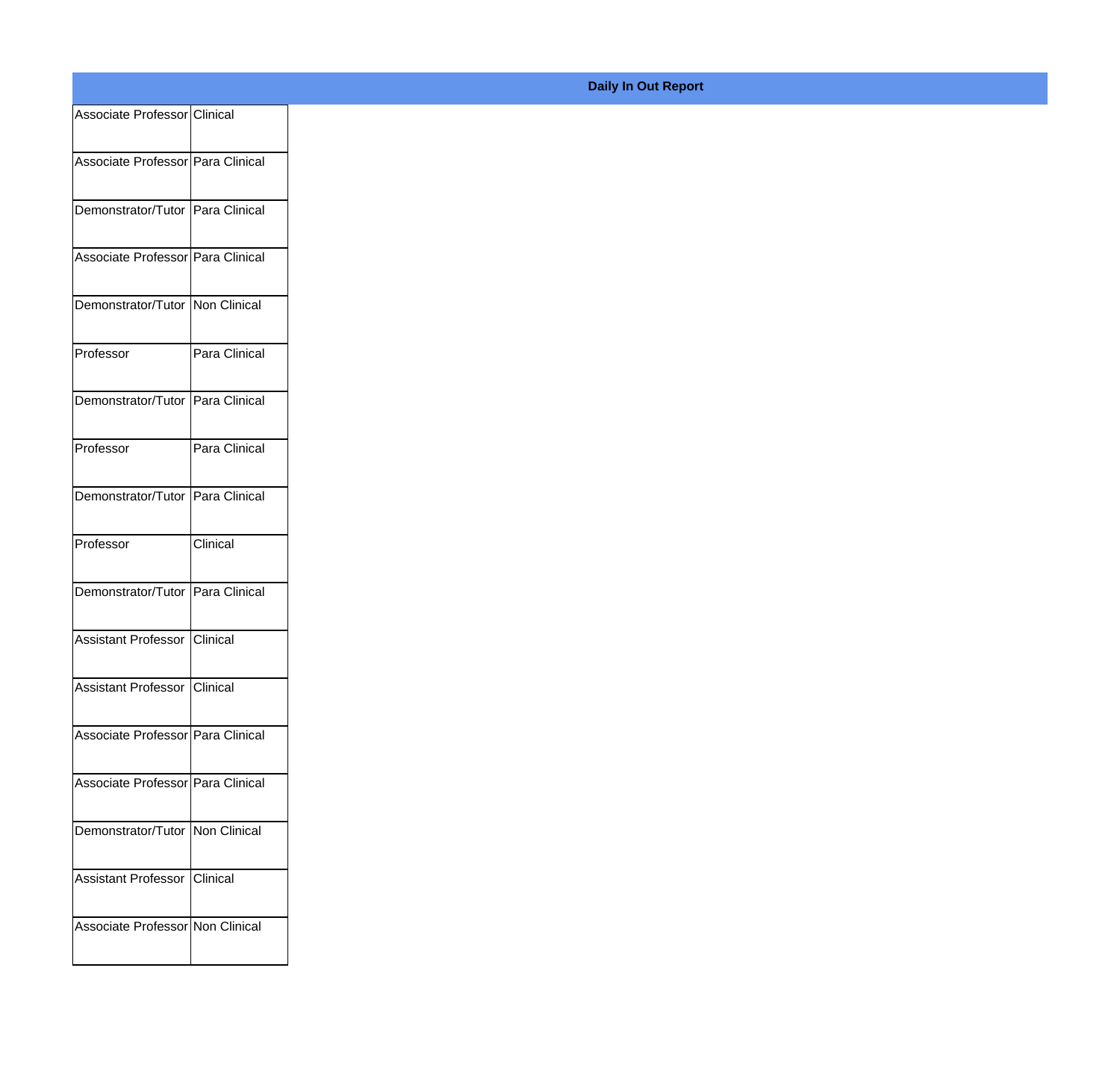|                                                  |                                               |             |          | <b>Daily In Out Report</b> |    |                             |
|--------------------------------------------------|-----------------------------------------------|-------------|----------|----------------------------|----|-----------------------------|
| Government<br>Medical College,<br>Khandwa        | <b>DR VIJAY NAYAK</b>                         | 27 Jul 2020 | 17:09:18 | 00:00                      | AB | Anatomy                     |
| Government<br>Medical College,<br>Khandwa        | DR SUNIL BAJOLIYA                             | 27 Jul 2020 | 10:36:02 | 00:00                      | E  | OTO-Rhiono-<br>Laryngology  |
| Government<br>Medical College,<br>Khandwa        | DR NISHA MANDLOI<br>IPANWAR                   | 27 Jul 2020 | 09:36:04 | 00:00                      | E  | Obstetrics &<br>Gynaecology |
| <b>Sovernment</b><br>Medical College,<br>Khandwa | <b>DR NANDINI DIXIT</b>                       | 27 Jul 2020 | 13:05:03 | 00:00                      | E  | Paediatrics                 |
| Government<br>Medical College,<br>Khandwa        | <b>DR SATISH</b><br>ICHANDEL                  | 27 Jul 2020 | 10:47:58 | 00:00                      | E  | Pharmacology                |
| Government<br>Medical College,<br>Khandwa        | <b>DR MUKTESHWARI</b><br>IGUPTA               | 27 Jul 2020 | 10:23:24 | 00:00                      | E  | Pharmacology                |
| <b>Sovernment</b><br>Medical College,<br>Khandwa | <b>DR SHAILENDRA</b><br><b>ISINGH CHOUHAN</b> | 27 Jul 2020 | 10:40:01 | 00:00                      | E  | Orthopaedics                |
| Government<br>Medical College,<br>Khandwa        | MOHIT GARG                                    | 27 Jul 2020 | 13:49:33 | 00:00                      | E  | General Medicine            |